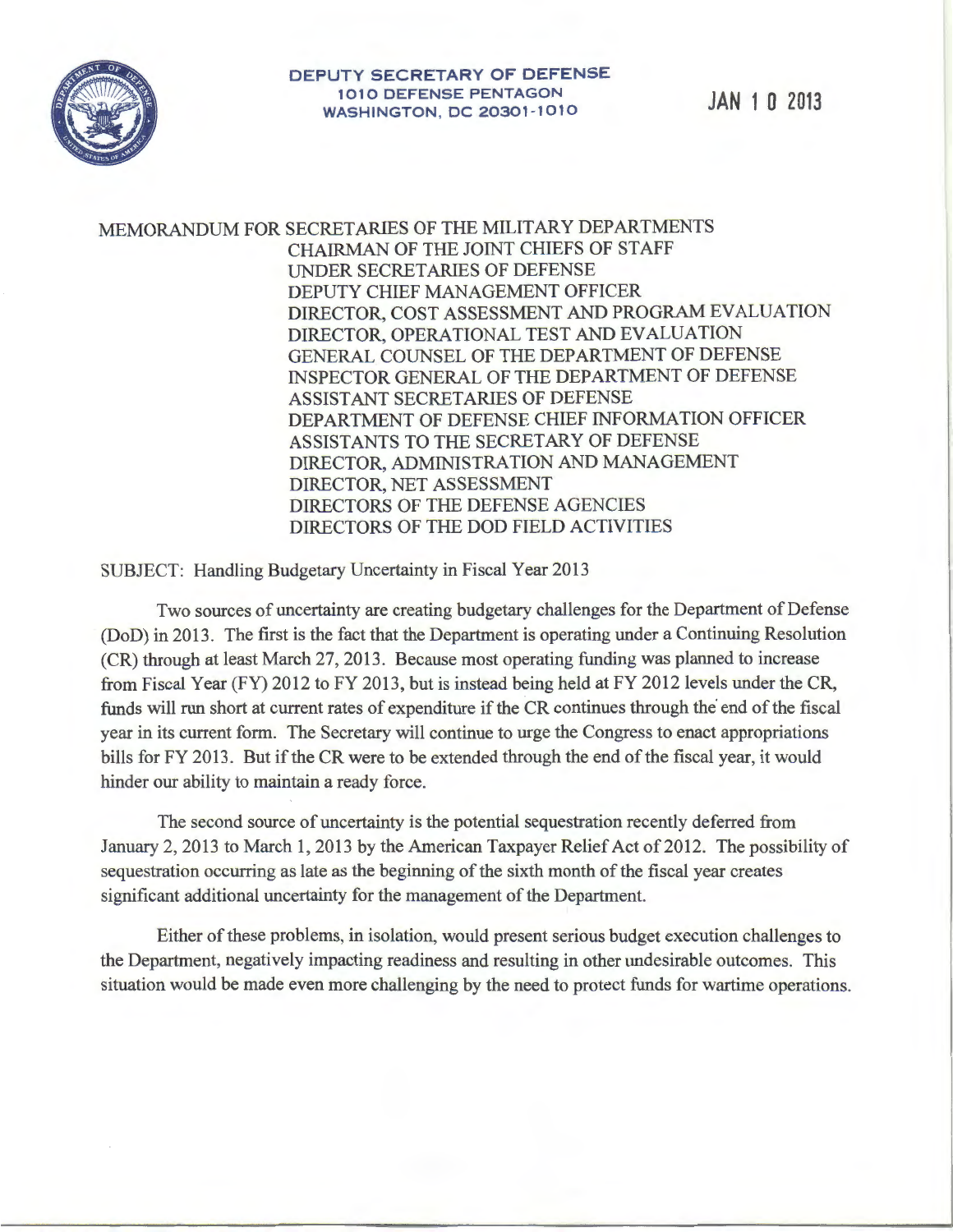## Near-Term Actions

Given the overall budgetary uncertainty faced by the Department, and in particular the immediate operational issues presented by the CR, it is prudent to take certain steps now in order to help avoid serious future problems. I therefore authorize all Defense Components to begin implementing measures that will help mitigate our budget execution risks. For now, and to the extent possible, any actions taken must be reversible at a later date in the event that Congress acts to remove the risks I have described. The actions should be structured to minimize harmful effects on our people and on operations and unit readiness.

Categories of approved actions are identified in Table 1. The authority to implement these actions shall remain in effect until they are revoked in a subsequent memorandum from my office. If Components believe they must take actions that go beyond the categories listed in Table 1, they should present the options for my review and approval prior to their implementation.

## Intensified Planning for Longer-Term Budgetary Uncertainty

Given the added challenge of a potential sequestration in March, we must also intensify efforts to plan future actions that might be required should that happen. This planning does not assume these unfortunate events will occur, only that we must be ready.

As they formulate draft plans, Components should follow the guidance that directs the Department to take all possible steps to mitigate harmful effects associated with this budgetary uncertainty and to maintain a strong defense. The details of the guidance are summarized below:

- For the operating portions of the DoD budget:
	- o Exempt all military personnel funding from sequestration reductions, in accordance with the decision made by the President in July 2012.
	- o Fully protect funding for wartime operations.
	- o Fully protect Wounded Warrior programs.
	- o To the extent feasible, protect programs most closely associated with the new defense strategy.
	- o Reduce civilian workforce costs using the following actions (all subject to missioncritical exemptions, and appropriate consultation with union representatives consistent with Executive Order 13522):
		- Release temporary employees and do not renew term hires.
		- Impose hiring freezes.
		- Authorize voluntary separation incentives and voluntary early retirements to the extent feasible.
		- Consider the possibility of furloughs of up to 30 calendar days or 22 discontinuous workdays.
	- o To the extent feasible, protect family programs.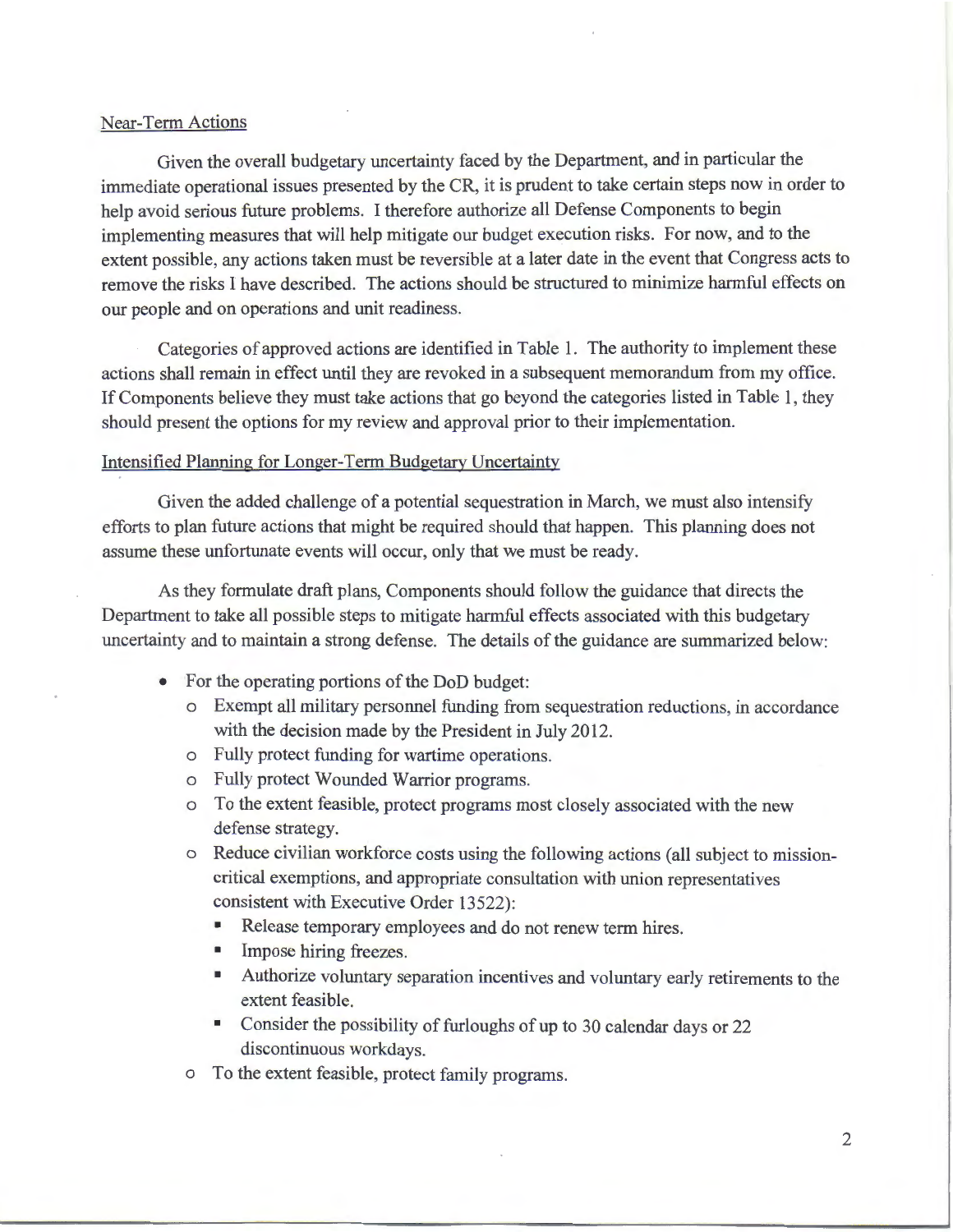- o To the extent feasible, protect funding most directly associated with readiness; focus the necessary cuts on later deploying units.
- For the investment portions of the DoD budget (procurement, RDT &E, construction):
	- o Protect investments funded in Overseas Contingency Operations if associated with urgent operational needs.
	- o To the extent feasible, protect programs mostly closely associated with the new defense strategy.
	- o Take prudent steps to minimize disruption and added costs (e.g., avoid penalties associated with potential contract cancellations where feasible; prudently manage construction projects funded with prior-year monies).

While we are hopeful of avoiding budgetary problems, draft Component plans should reflect the possibility that we may have to operate under a year-long CR and that sequestration takes place. Table 2 shows the types of information that should be included in the plans. Components should submit these draft plans to the Under Secretary of Defense (Comptroller) by February 1, 2013. The Under Secretary of Defense (Comptroller) will work with the Components to adjust this schedule if changes are required due to the deadlines for the preparation of the FY 2014 President's Budget submission.

I appreciate your patience as we work through these difficult budgetary times. The Department will continue to do its best to resolve these budgetary uncertainties in a manner that permits us to support our current defense strategy and maintain a strong defense.

If addressees have questions about this memorandum, they should direct them to the Under Secretary of Defense (Comptroller).

Cent

Attachments: As stated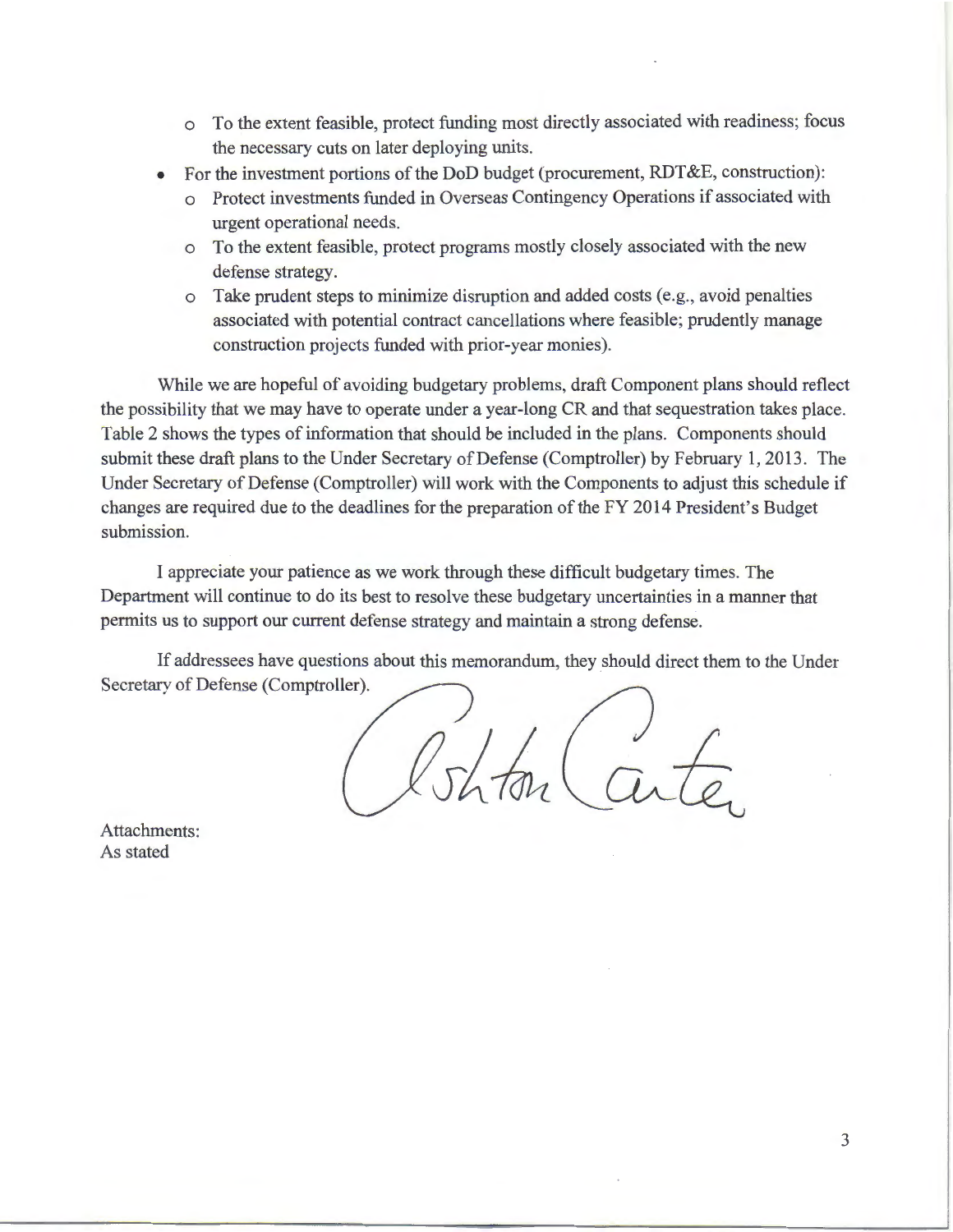## **Table 1. Categories of Approved Near-Term Actions**

- Freeze civilian hiring (with exceptions for mission-critical activities\*).
- Provide authority to terminate employment of temporary hires and to notify term employees that their contracts will not be renewed (with exceptions for mission-critical activities and when appropriate in terms of personnel timing\*).
- Reduce base operating funding.
- Curtail travel, training, and conferences (all with exceptions for mission-critical activities\* including those required to maintain professional licensure or equivalent certifications).
- Curtail facilities maintenance or Facilities Sustainment, Restoration, and Modernization (FSRM) (with exceptions for mission-critical activities\*).
	- o If necessary, services/agencies are authorized to fund FSRM at levels below current guidance.
- Curtail administrative expenses such as supply purchases, business IT, ceremonies, etc. (with exceptions for mission-critical activities\*).
- Review contracts and studies for possible cost-savings.
- Cancel  $3<sup>rd</sup>$  and  $4<sup>th</sup>$  quarter ship maintenance availabilities and aviation and ground depotlevel maintenance activities. Take this action no earlier than February 15, 2013.
- Clear all R&D and production contracts and contract modifications that obligate more than \$500 million with the USD(AT&L) prior to award.
- For Science and Technology accounts, provide the USD(AT&L) and the Assistant Secretary of Defense (Research & Engineering) with an assessment of the impact that budgetary uncertainty may have on meeting Departmental research priorities.

\*Approvals will be granted by Component heads or by senior officials designated by the Component head.

Components with personnel serving Combatant Commanders (COCOMs) must consult with the COCOMs before implementing actions that affect them. Disputes will be brought to the attention of the Chairman of the Joint Chiefs of Staff for further resolution.

Components receiving reimbursements should coordinate with customer before taking actions that would affect the customer's mission.